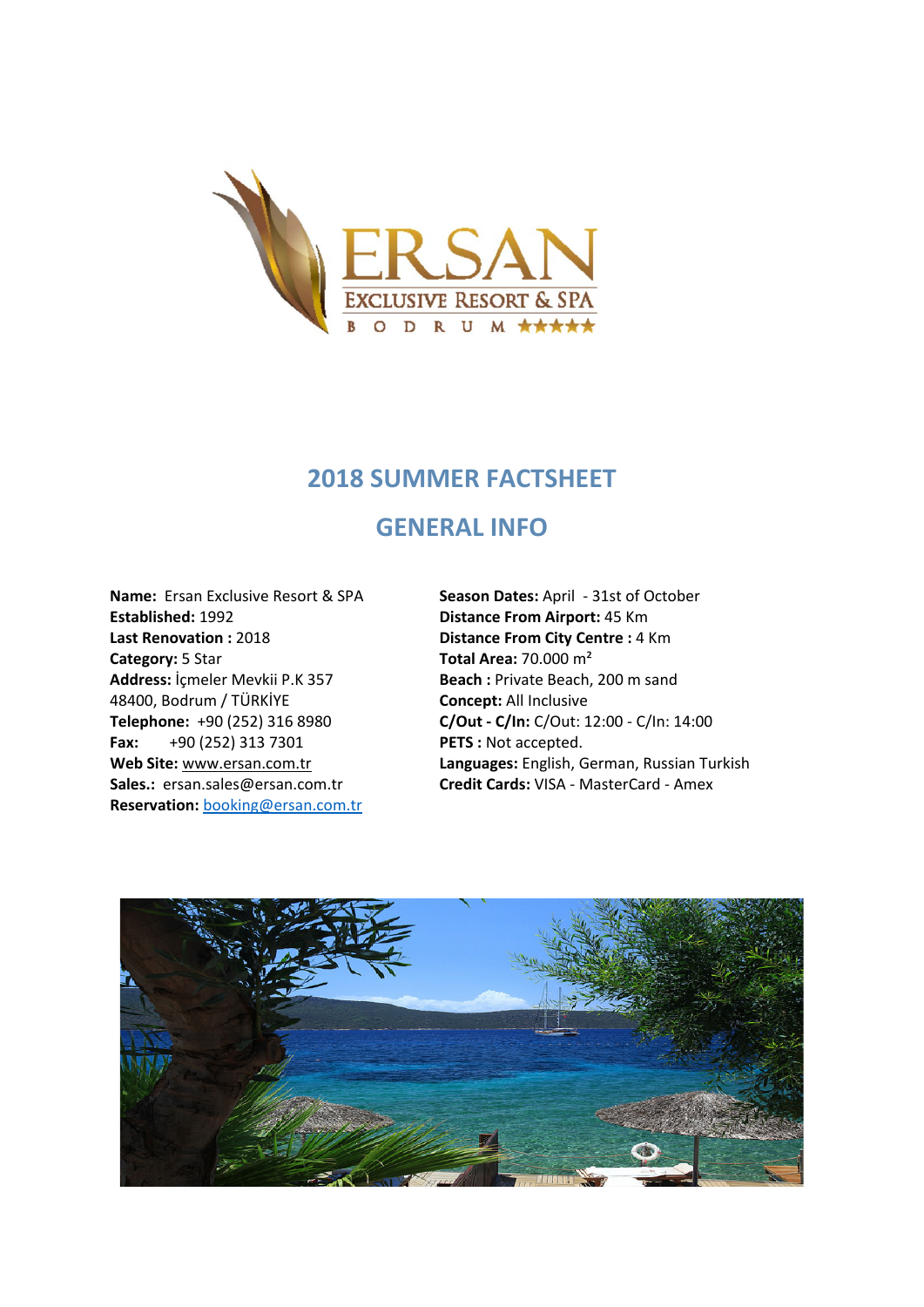### **SERVICES**

## **Honeymoon Concept**

Special Room Decoration Fruit Basket and two glass of sparkling wine breakfast for two at the room on a desired day Special 20% discount at SPA Free of A' La Carte Dining (once per stay)

## **Free of Charge Services**

- Outdoor Pool Sunbeds Shades Kids Pool **Animation Events** Aqua Park (9 Slides ) Fitness Mini Club Wi-Fi İnternet Sauna – Hammam Fax Mini Basketball Mini Golf
- Indoor Pool **Beach and Pool towels**

## **Paid Services**

Room Service **Babysitting Service** Telephone Gaming – Arcade Saloon Dry Cleaning Tennis Courte Lightening Doctor Tennis Lessons Spa Center Tennis Equipment Beauty Saloon Water pipe (Shisha) Photography Services Cabana (Private) Water Sports **Hairdresser** Panoramic A' La Carte Bar A' La Carte Restaurants Market **Boutique** 

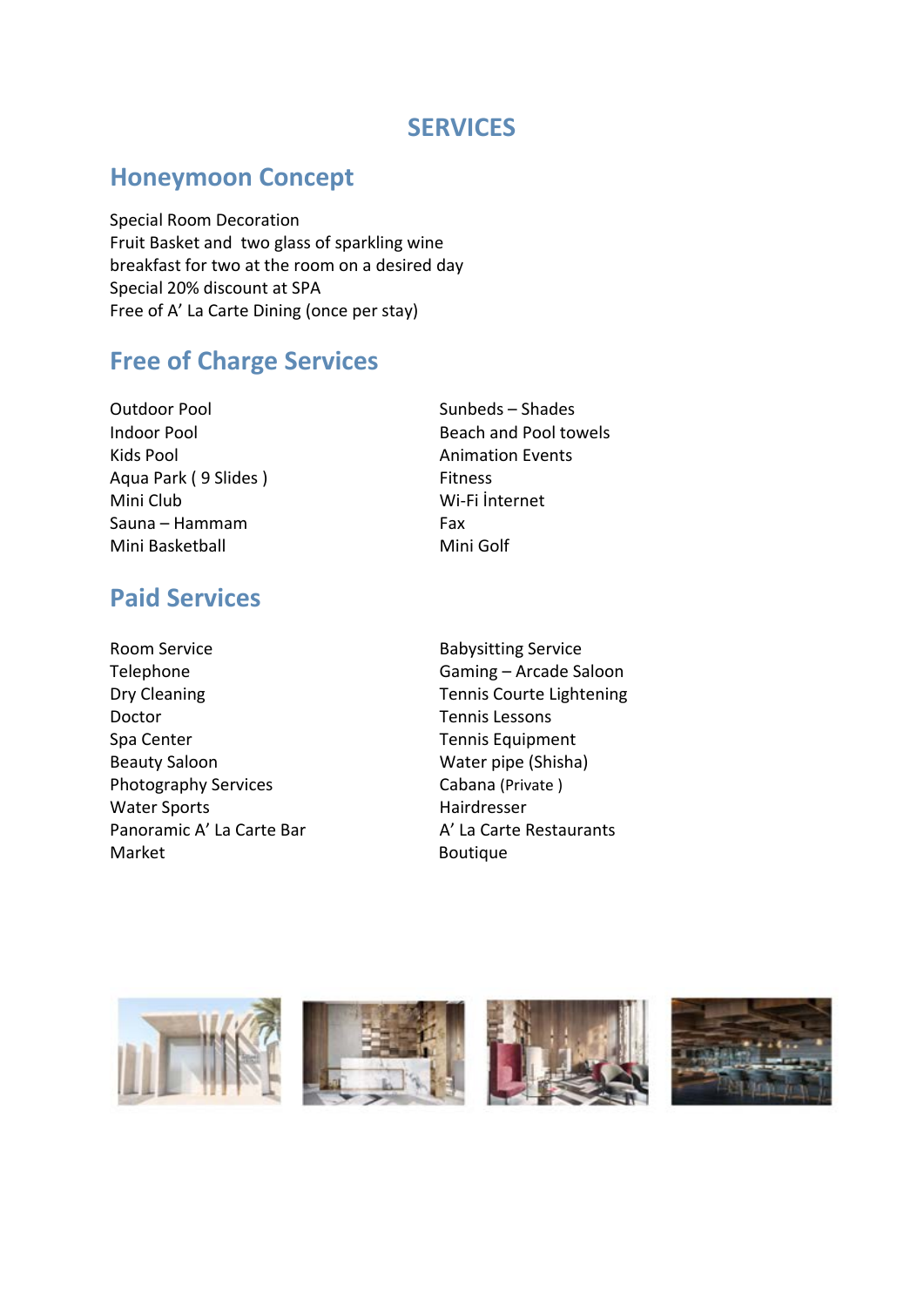# **Accommodation (Room Specifications)**

All of the Standard & Large Rooms, in the main building are completely modern and stylish renovated with bathroom / shower-WC, hairdryer, telephone, satellite TV, tea / coffee setup, music channels via TV, refrigerator, air conditioning (central system, VRV system), free electronic private safe and balcony.

Room floors are granite ceramic park (There is no balcony in the promo rooms)

| <b>Room</b><br><b>Standard Room</b> | <b>Size</b><br>22 m <sub>2</sub> | <b>Quantity</b><br>192 | <b>General Info</b><br><b>Location</b><br>Garden & Sea<br>Bedroom (Twin or French)<br>Bathroom with shower<br>View |                                                                |  |
|-------------------------------------|----------------------------------|------------------------|--------------------------------------------------------------------------------------------------------------------|----------------------------------------------------------------|--|
| Standard Large Room                 | 26 m <sub>2</sub>                | 64                     | Garden & Sea<br>View                                                                                               | Bedroom (French)<br>Bathroom with shower                       |  |
| Junior Suite                        | 48 m <sub>2</sub>                | 8                      | Sea<br>View                                                                                                        | Bedroom (French)<br>Bathroom with shower + Jacuzzi             |  |
| <b>Family Room</b>                  | 34 m <sub>2</sub>                | 24                     | Garden<br>View                                                                                                     | Parent Room + Bedroom with<br>twin bed<br>Bathroom with shower |  |
| Superior Room                       | 33 m <sub>2</sub>                | 72                     | Sea<br>View                                                                                                        | Bedroom (Twin or French)<br>Bathroom with shower               |  |
| <b>Superior Suite</b>               | 60 m <sub>2</sub>                | 9                      | Sea<br>View                                                                                                        | Bedroom (French)<br>Bathroom with shower                       |  |
| Disabled Room                       | 22 m <sub>2</sub>                | $\overline{2}$         | Garden<br>View                                                                                                     | Bedroom (Twin or French)<br>Bathroom with shower               |  |



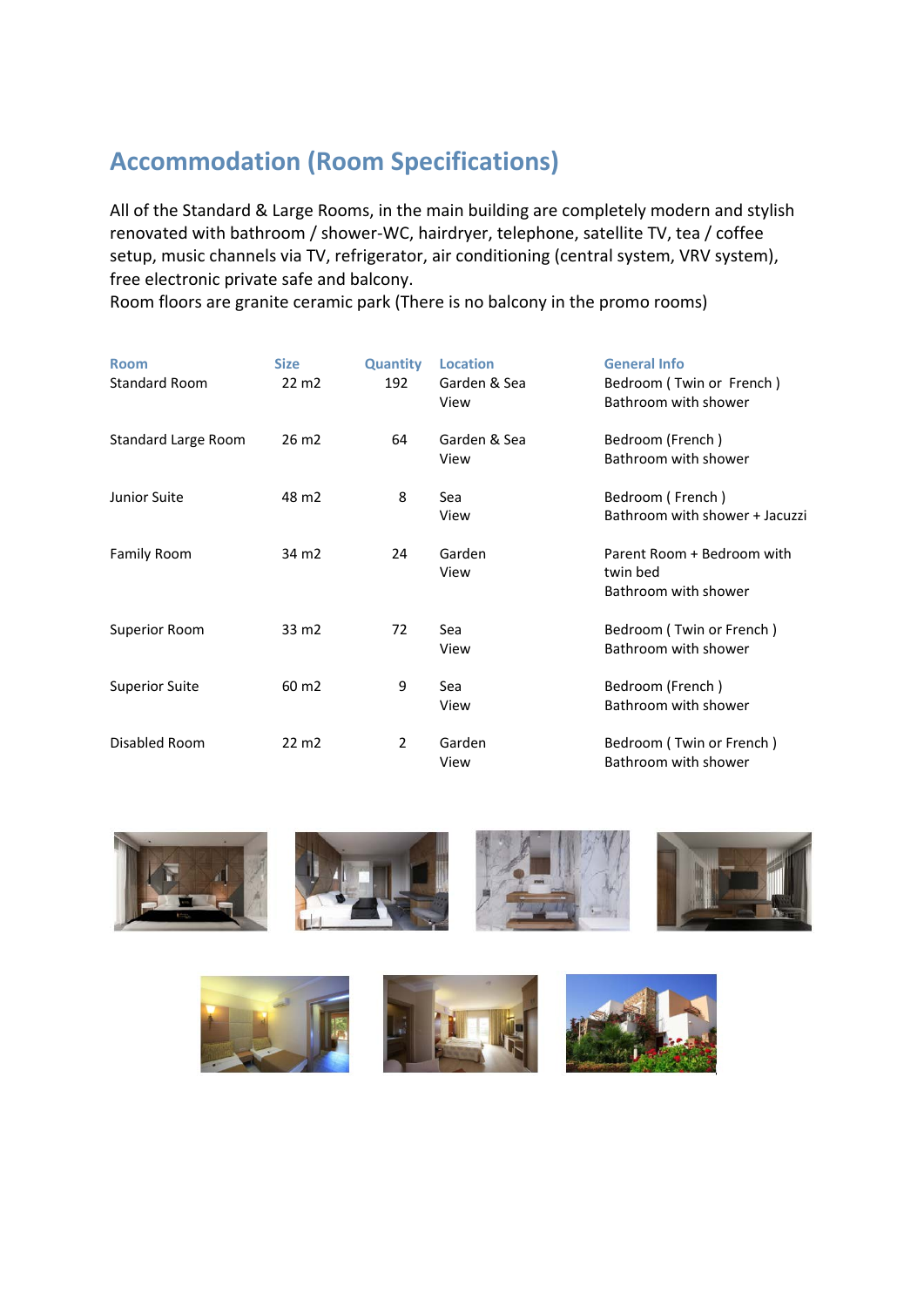## **Residences**

#### **Sapphire**

King size bed and twin bedroom, living room, bathroom with bathtub and Jacuzzi, terrace, private pool and private pavillon (cabana) service on VIP beach. 152 sqm and maximum 4 pax capacity.

#### **Diamond – Emerald – Rubby Diamond**

With two bedrooms with king size bed and twin beds, a spacious living room, a bathroom with a bathtub and Jacuzzi, terrace, private pool and a private pavillon (cabana) service on the VIP beach. 176 sqm and maximum capacity is 6 people.

## **Privileges for Residence guest**

- Express c/in and c/out
- Club car service for in-hotel
- Private concierge
- Free VIP Cabana
- Private reception, guest relations, kitchen and butler service
- Daily newspaper & magazine service

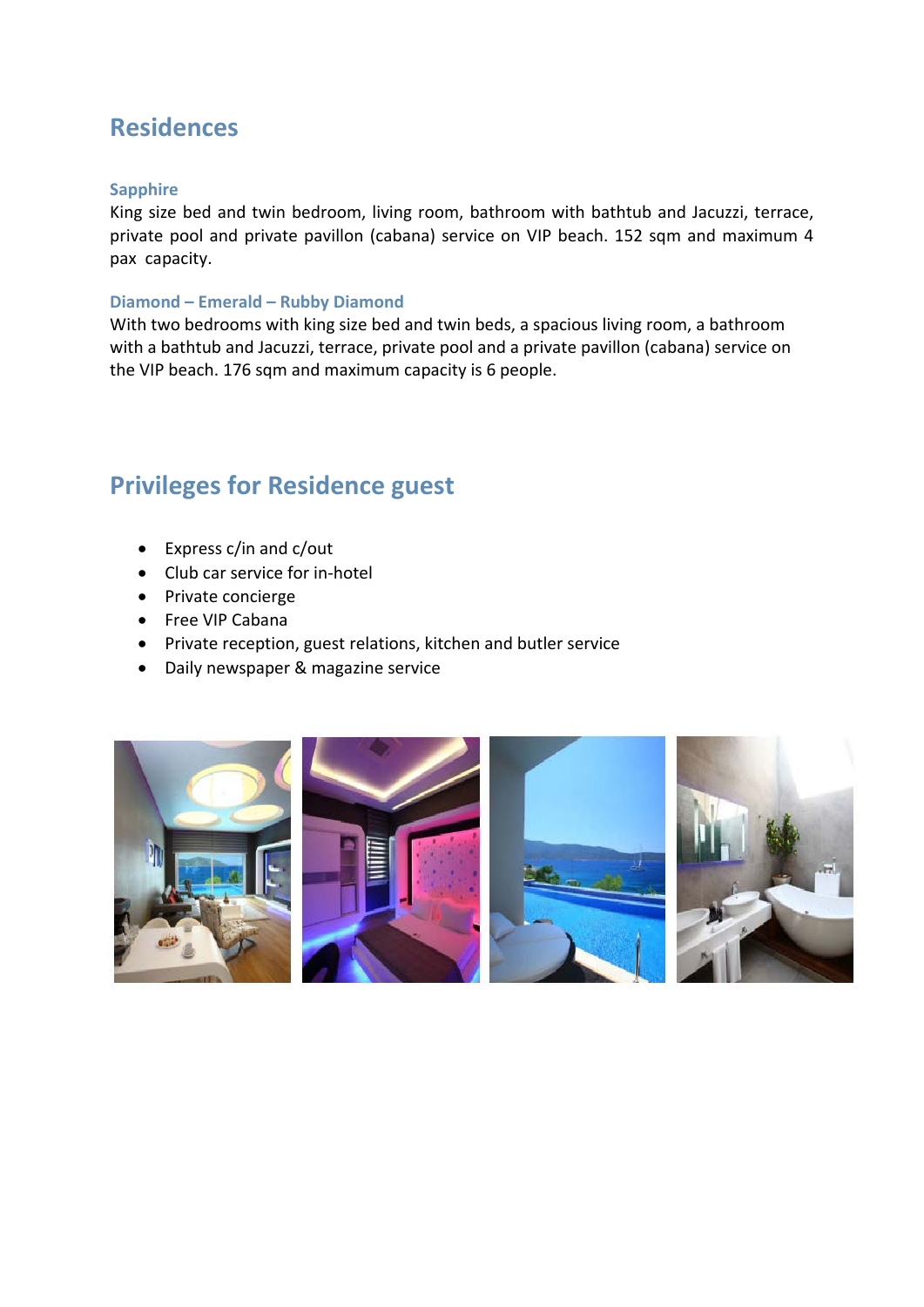## **Gastronomy**

Discover the world's finest tastes at Ersan Exclusive Resort & SPA's main Restaurant, A la Carte Restaurants, Cafe & Bar and Patisserie

|                           | <b>Time</b> | <b>Location</b>          |
|---------------------------|-------------|--------------------------|
| <b>Breakfast</b>          | 07:00-09:30 | Panaroma Main Restaurant |
| Late Breakfast            | 09:30-10:30 | Panaroma Main Restaurant |
| Lunch                     | 12:30-14:30 | Panaroma Main Restaurant |
| Dinner                    | 19:30-21:30 | Panaroma Ana Restaurant  |
| Snack                     | 12:00-16:30 | <b>Breeze Restaurant</b> |
| Mini Snack Point          | 12:00-16:30 | Akdeniz Restaurant       |
| Gözleme (Turkish pancake) | 12:00-16:30 | <b>Breeze Restaurant</b> |
| Afternoon Tea             | 17:00-18:00 | <b>Breeze Restaurant</b> |
| Patisserie                | 10:00-18:00 | Lobby                    |
| <b>Room Service</b>       | 17:00-06:00 |                          |
| Ice Cream Service         | 15:00-17:00 | Kids Club                |

# **A' La Carte Restaurants**

From the Far East to Anatolia every cousine you desire. Ersan Exclusive Resort & SPA offers stylish restaurants for you to savor the world cuisines. Our chef takes our guests on a world tour, where they can enjoy a fun atmosphere and five-star experience.

|               | Time        | <b>Reservaition</b>                          |
|---------------|-------------|----------------------------------------------|
| Asian         | 19:30-22:30 | Required (Service fee pp $8 \in$ )           |
| Mediterranean | 19:30-22:30 | Required (Service fee pp $8 \in$ )           |
| Meyhane       | 19:30-22:30 | Required (Service fee pp $8 \in \mathcal{S}$ |
| Ottoman       | 19:30-23:00 | Required (Service fee pp $8 \in \mathcal{S}$ |

**Children between 0-6 years are free of charge and 50% discount applied for children between 6-12 years old.**

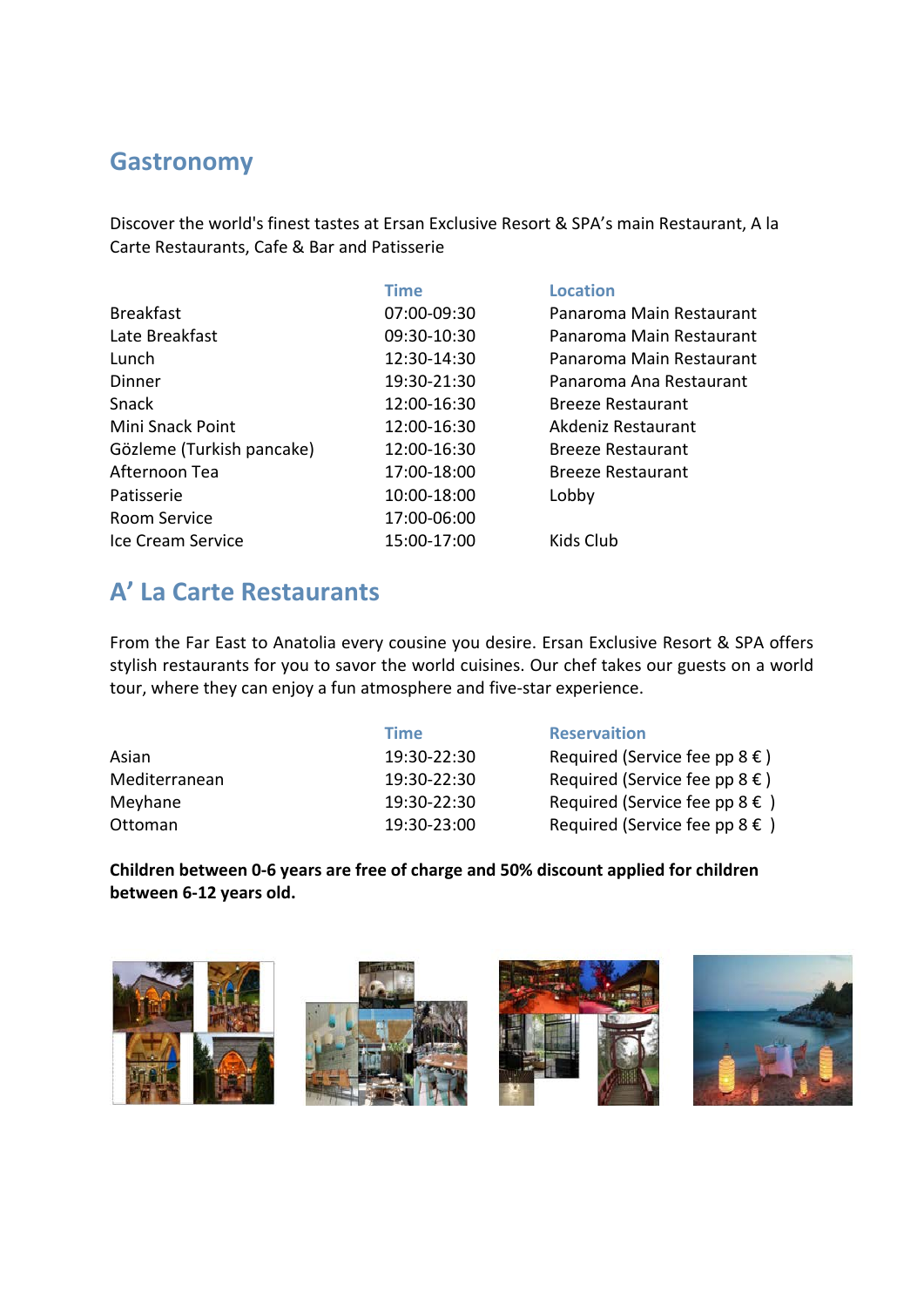### **Beverage Facilities**

|                     | <b>Time</b> | <b>Beverages</b>           |
|---------------------|-------------|----------------------------|
| Lobby Bar           | 08:00-00:00 | local drinks               |
| Aqua Bar            | 11:00-17:00 | local non-alcohol drinks   |
| Pruva Bar           | 10:00-00:00 | local drinks               |
| Breeze Bar          | 12:00-16:30 | local drinks               |
| Akdeniz Bar         | 12:00-16:30 | local drinks               |
| Pool Bar            | 10:00-18:00 | local drinks               |
| <b>Infinity Bar</b> | 10:00-18:00 | local drinks               |
| Sports Bar          | 12:00-22:00 | local drinks               |
| Sky Bar             | 19:30-01:00 | All drinks (extra charged) |



### **Pools & Beach**

Ersan Exclusive Resort & SPA offers everything you need for vacation just beyond expectations. The Blue Flag awarded Aegean long and clean sand beach offers special cabanas to enjoy the sea and the sun.

The giant swimming pool surrounds the main building and a poolside that hosts unlimited fun and an Aqua Park for children.

| <b>Pools</b>       | Outdoor | <b>Indoor</b> | Fresh Water | Depth             | m2  |
|--------------------|---------|---------------|-------------|-------------------|-----|
| Main Building Pool |         |               |             | 1,35 cm           | 270 |
| Infinity Pool      |         |               |             | 1,60 cm           | 250 |
| Indoor Pool        |         |               |             | $1,60 \text{ cm}$ | 75. |
| Kids Pool          |         |               |             | 35 cm             | 75. |

## **Aqua Park**

The Aqua park (free of charge)is one of Ersan Exclusive Resort & SPA's funniest place which offers X-treme slides. Our small guests will like the pirate ship which is located at the children's pool.

The special designed X-treme slides will take you to another dimension. You can expect tons of water at the unlimited entertainment Aqua park which includes children's slides, tsunami and others.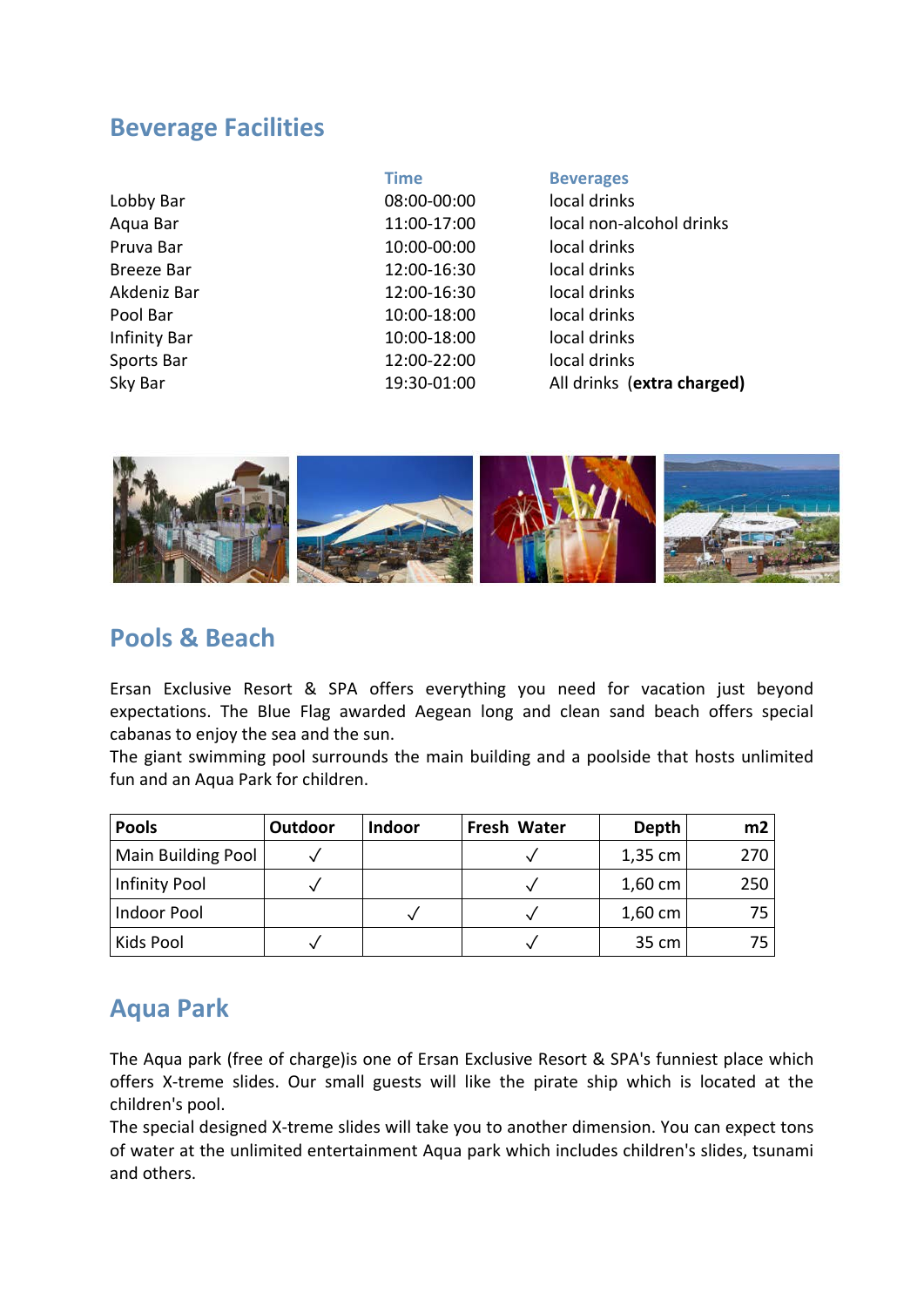#### **There are 9 slides.**

1 Body Slide 1 Multi-Lane Slide 2 Tube (Inflatable) Slide 1 Feature Slide – Side Winder 2 Feature Slide – Bowl 1 Feature Slide – Boomerango 1 t Black Hole 2 Kids Water Features/ Mini-Slides



### **Ersan Kasaba Kids Club**

We want that our children (4-12 years old) spend safety time with the various activities and play areas by Ersan Kasaba Kids Club. We care about social areas where our children meet each other and make new friends.



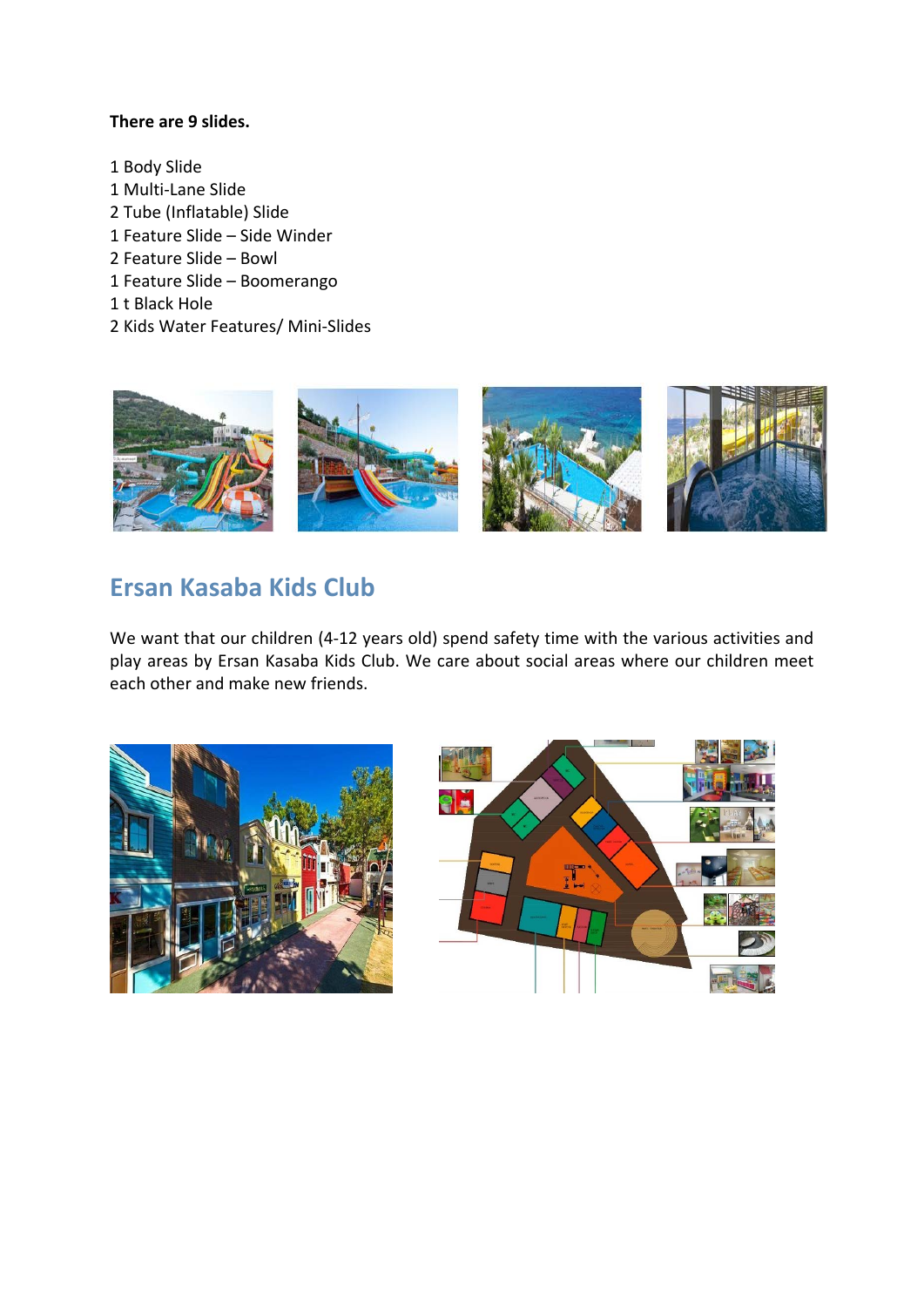## **Animation & Activities**

A funny holiday at Ersan Exclusive Resort & SPA is waiting for you. Our rich wellness program and innovative activities will be more enjoyful with our professional entertainment and activities team. Our program includes world famous show groups, famous DJs and live performances of artists, parties, festivals and loved ones.

Spoken languages: English-German-French-Russian

- Water slides, mini basketball court, tennis courts, water polo and pool games.
- Step, aerobics, water gymnastics
- Boccia, dart, video games, billiards.

Parents who can not spare much quality family time in daily life; Ersan Exclusive Resort & SPA family activities are waiting for you.

 Banana, ringo, parachute, jet ski, catamaran, water slides, boat rental, canoe, Boat tour, inflatable fun game sets.

• You can find TV, PC games and various desktop games.

### **Spa & Wellness**

#### **Spa Services**

Our Spa Center is built on an area of 1000 sqm with Turkish Bath, Sauna, Jacuzzi, Massage, Skin Care, Body Care, Relaxation Rooms and Fitness Room. Each of this place is carefully designed and comforting with massage options, refreshing body treatments, in line with your individual needs and requirements, skin care that can be specially prepared for you, sauna, steam bath, 1 indoor pool, Turkish bath with 40 sqm and relaxation hall will provide your soul and body integrity.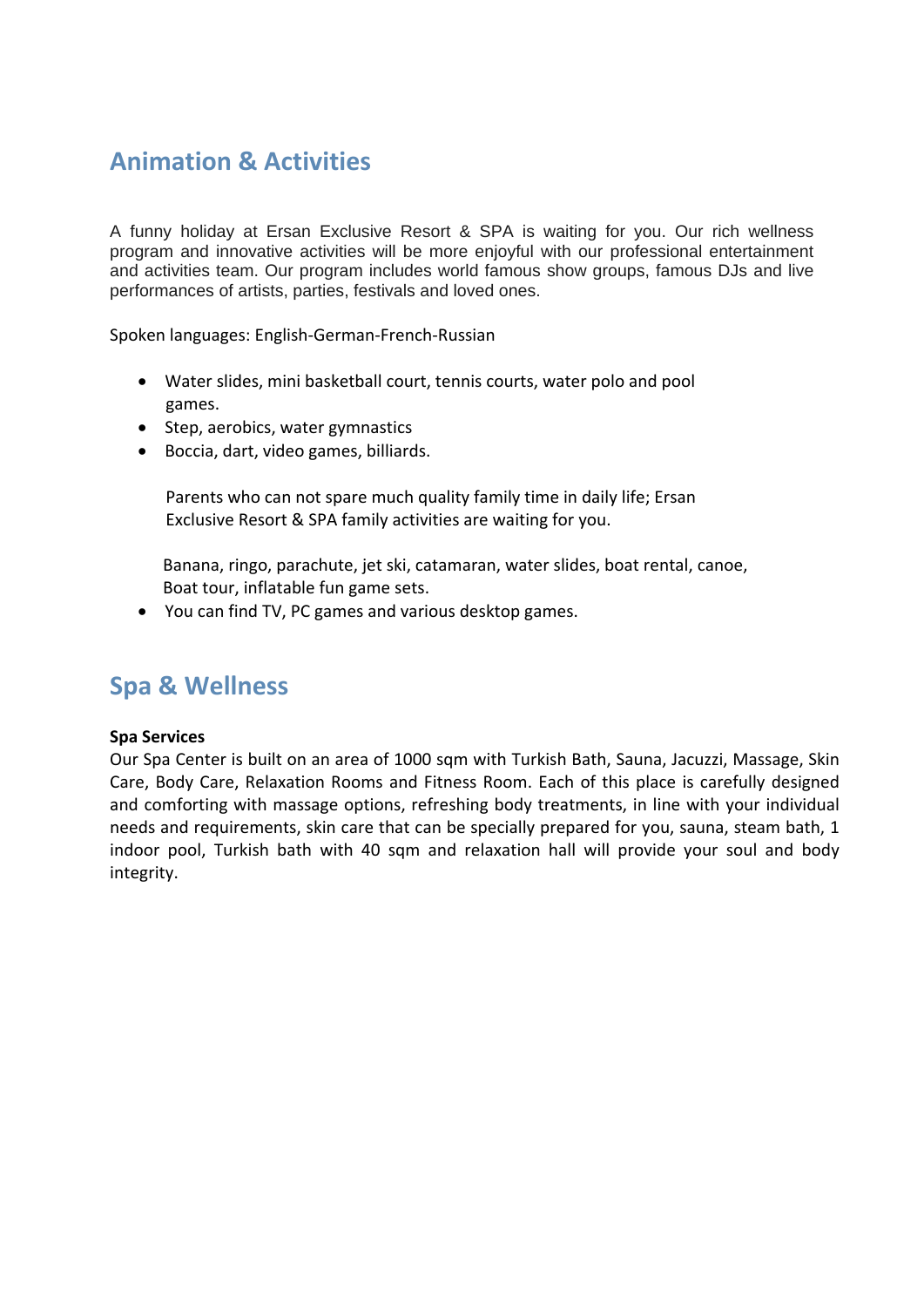



## **Meeting & Conferences**

Ersan Exclusive Resort & SPA offers accommodation with the latest and modern meeting rooms in Bodrum. Build on total 998 sqm area with 600 pax ballroom, 3 workshops, 2 foyers and a 1 VIP lounge. It consists of three parts. In the first section, with the Black island Hall, which has an area of 750 sqm together with the 120 sqm black island Foyer area. In the second part, There is a 16 sqm Aquarium foyer with 3 workshops. The capacities of these halls are between 23 to 27 sqm; Two are for meeting purposes and one is a multi-purpose use suitable. In the third section, 35 sqm V.I.P. lounge.

|               |      |              |       |        | Capacity        |                             |                          |                |
|---------------|------|--------------|-------|--------|-----------------|-----------------------------|--------------------------|----------------|
| Hall          | Area | Height       | Width | Length | <b>Theather</b> | <b>Classroom   Cocktail</b> |                          | <b>Banquet</b> |
|               | sqm  | <b>Meter</b> |       |        | Pax             |                             |                          |                |
| Congress Hall | 750  |              | 17    | 39     | 600             | 400                         | 600                      | 400            |
| Workshop 1    | 27   | 2.7          | 3.9   |        | 14              | $\overline{\phantom{a}}$    | $\overline{\phantom{a}}$ |                |
| Workshop 2    | 27   | 2.7          | 3.9   |        | 22              | $\overline{a}$              | $\overline{\phantom{a}}$ |                |
| Workshop 3    | 23   | 2.7          | 3.3   |        | 14              | $\overline{\phantom{0}}$    | $\overline{\phantom{a}}$ |                |

# **Technical Equipment**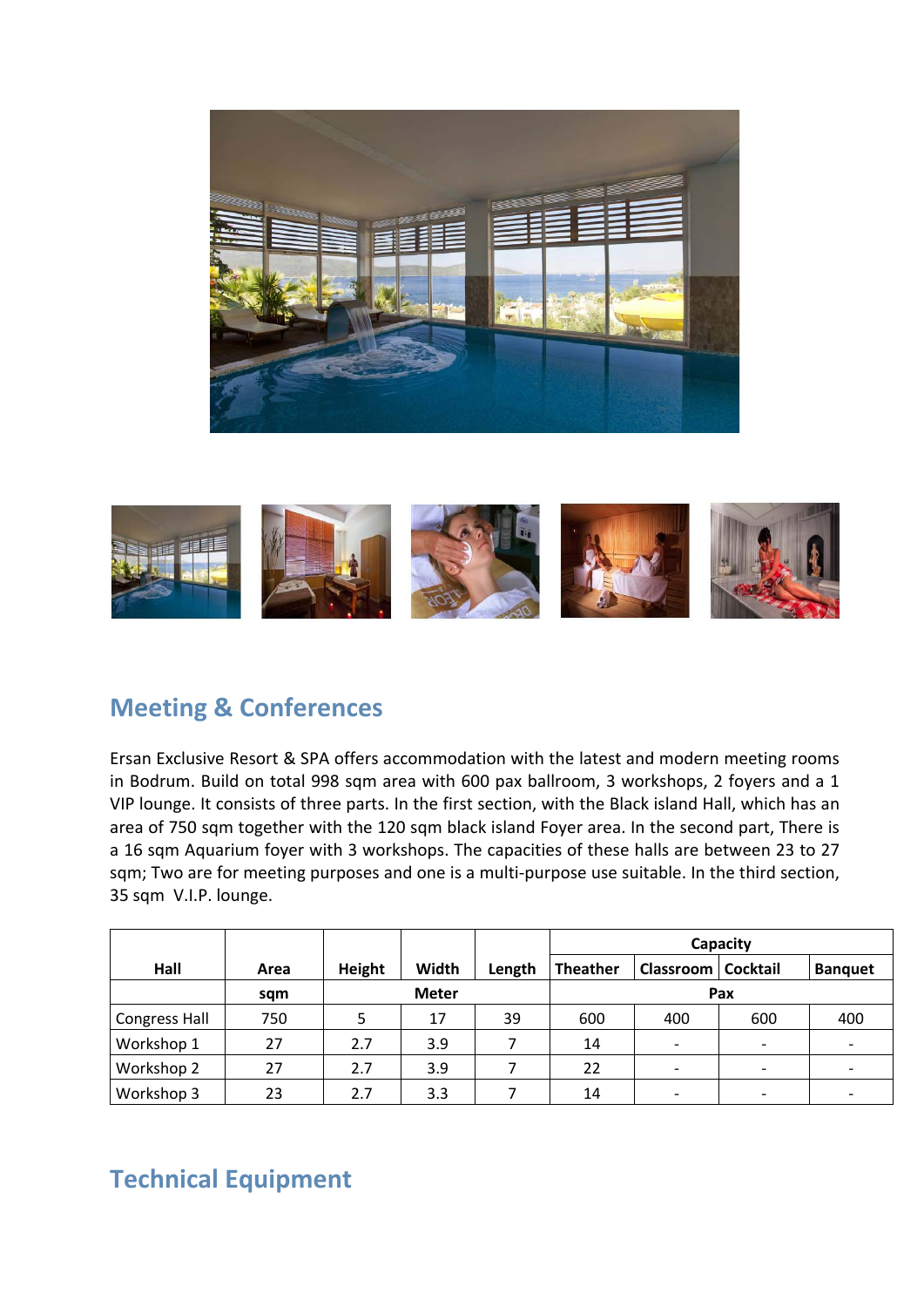Sound System **Overhead Projection** Info Screen Sound Mixer CD / DVD Player Dance Flour Lightening Fixed Stage **Fixed Stage** DJ Setup Data Projection **Lecturer Stand** Back Stage Wireless Microphone Poster Board Controller Video recording Microphone











# **Important Information**

The Hotel do not allow Pets

Smoking is prohibited in the closed areas of our hotel in accordance with Law No. 5727.

Non-alcoholic beverages are available for children under 18 years of age.

Alcoholic beverages are not served as bottles.

Alcoholic beverages are not served at breakfast.

The management of Ersan Exclusive Resort & SPA can change times and activities by prior notice.

## **Measures We Practice Against Global Warming at Our Hotel**

Using natural gas Trash separation Recycled material usage Use of energy saver in the rooms Electricity-saving lighting and sensor use Sensor usage for water saving Use of heat pump for heating system